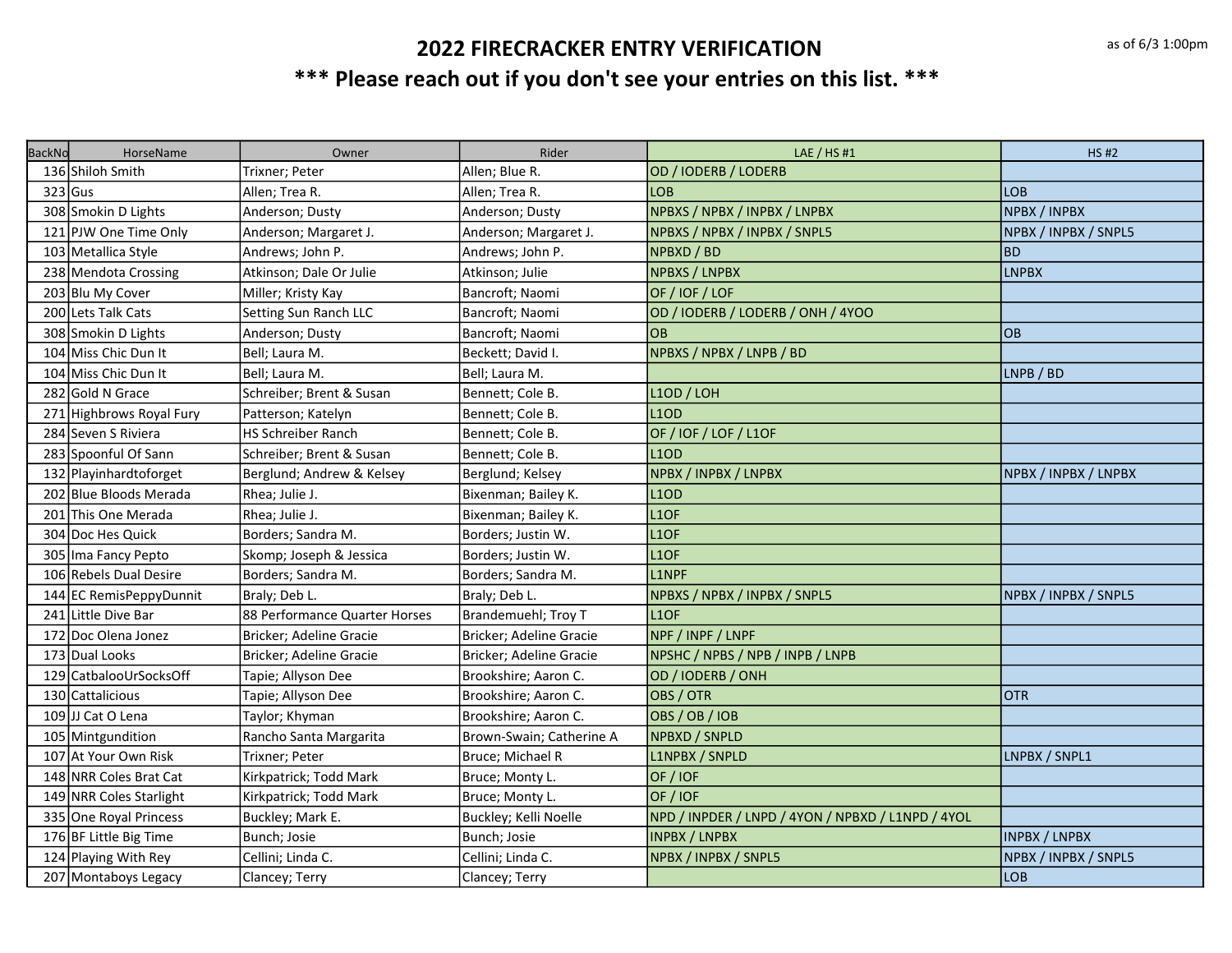| <b>BackNo</b> | HorseName                 | Owner                         | Rider                | LAE / HS #1                                          | <b>HS#2</b>   |
|---------------|---------------------------|-------------------------------|----------------------|------------------------------------------------------|---------------|
|               | 170 Bet Hesa Pepto        | Clare; Diane M.               | Clare; Diane M.      | NPBXS / NPBX / SNPL5                                 | NPBX / SNPL5  |
|               | 275 Nics Magic Chic       | & J Cook Performance Horses   | Cook; Jill L.        | OB / IOB                                             |               |
|               | 276 Little Nana Rey       | & J Cook Performance Horses   | Cook; Jim R.         | OBS / OTR                                            |               |
|               | 312 Trump N Kat           | Cox; Chris C.                 | Cox; Barbara R.      | <b>NPBXD</b>                                         |               |
|               | 309 IDriveAnApple         | Cox; Chris C.                 | Cox; Case            | <b>YBX</b>                                           |               |
|               | 310 Mo Flo Rebel          | Cox; Chris C.                 | Cox; Chris C.        | OF / IOF / LOF                                       |               |
|               | 313 Rio Bravo             | Cox; Chris C.                 | Cox; Chris C.        | OF / IOF / LOF                                       |               |
|               | 311 Stevies Lil Playgirl  | Cox; Chris C.                 | Cox; Chris C.        | OF / IOF / LOF                                       |               |
|               | 319 Found Love At Hooters | Crafton; Debbie R.            | Crafton; Debbie R.   | <b>NPH</b>                                           |               |
|               | 314 Hesa Wee Bet          | Crafton; Debbie R.            | Crafton; Debbie R.   | <b>NPH</b>                                           |               |
|               | 320 Huey                  | Crafton; Debbie R.            | Crafton; Debbie R.   | NPD / 4YON                                           |               |
|               | 318Jefe                   | Crafton; Debbie R.            | Crafton; Debbie R.   | <b>NPF</b>                                           |               |
|               | 317 SJR Kinda Caddy       | Crafton; Debbie R.            | Crafton; Debbie R.   | <b>NPF</b>                                           |               |
|               | 316 SJR SumKindaRockstar  | Crafton; Debbie R.            | Crafton; Debbie R.   | OD / IODERB / LODERB / 4YOO                          |               |
|               | 315 A Quick Remedy        | Crafton; Debbie R.            | Crafton; DJ          | <b>YBX</b>                                           |               |
|               | 178 Little Peppy N Color  | Crowl; Danny                  | Crowl; Danny         | NPBXS / LNPBX / SNPL1                                | LNPBX / SNPL1 |
|               | 205 Ms Royal Rey          | Dahl; Micah                   | Dahl; Micah          | NPBXD / L1NPBX / 4YOL / NPBXS / NPBX / INPBX / LNPBX |               |
|               | 167 Rubys Reypeat         | David; Lucinda R.             | David; Lucinda R.    | <b>NPBXS / NPBX</b>                                  |               |
|               | 168 Seven S Johnny Reb    | David; Lucinda R.             | David; Lucinda R.    | <b>NPBXD</b>                                         |               |
|               | 263 Johnnys Lil Cash      | lM Bar W LLC                  | Dawson; Chris C.     | OD / OH / ONH                                        |               |
|               | 264 OutFoxxed             | <b>KK Performance Horses</b>  | Dawson; Chris C.     | OD / ONH / 4YOO                                      |               |
|               | 257 Pride And Joyy        | <b>Baby Daddy Stallions</b>   | Dawson; Chris C.     | <b>OF</b>                                            |               |
|               | 259 Stevey Nix            | Holy Cow Perf. Horses, Texas  | Dawson; Chris C.     | <b>OF</b>                                            |               |
|               | 262 Stevies BB King       | Bogart; Jack                  | Dawson; Chris C.     | OF                                                   |               |
|               | 261 Tari Jonez            | Mars; Linda A.                | Dawson; Chris C.     | lof                                                  |               |
|               | 260 This Cats Saucy       | White; Casey S                | Dawson; Chris C.     | lof                                                  |               |
|               | 168 Seven S Johnny Reb    | David; Lucinda R.             | Deacon; Ashley M.    | OD / IODERB                                          |               |
|               | 169 The Royalty           | David; Lucinda R.             | Deacon; Ashley M.    | OD / IODERB / 4YOO                                   |               |
|               | 160 Heza Smokin Crome Gun | Star-Cloutier; Gail           | Degges-Jones; Patsie | LNPBX / PAB                                          |               |
|               | 110 Night Time Playmate   | The Mitchell J Anderson Trust | Devos; Ariah         | LOB                                                  | <b>LOB</b>    |
|               | 111 Shiners Spin Baby     | Riggs; Ryan                   | Devos; Ariah         | <b>L1OD</b>                                          |               |
|               | 125 Autumns Purple Rain   | Cellini; Linda C.             | Dillman; David J.    | OD / IODERB / LODERB / ONH / OH / IOHS               |               |
|               | 119 Cat Like              | Westfall; Desiree Or Jeff     | Dillman; David J.    | OD / IODERB / LODERB / ONH                           |               |
|               | 123 Ettes Metallic Cat    | Tessman; Jacqueline A.        | Dillman; David J.    | OBS / OB / IOB                                       |               |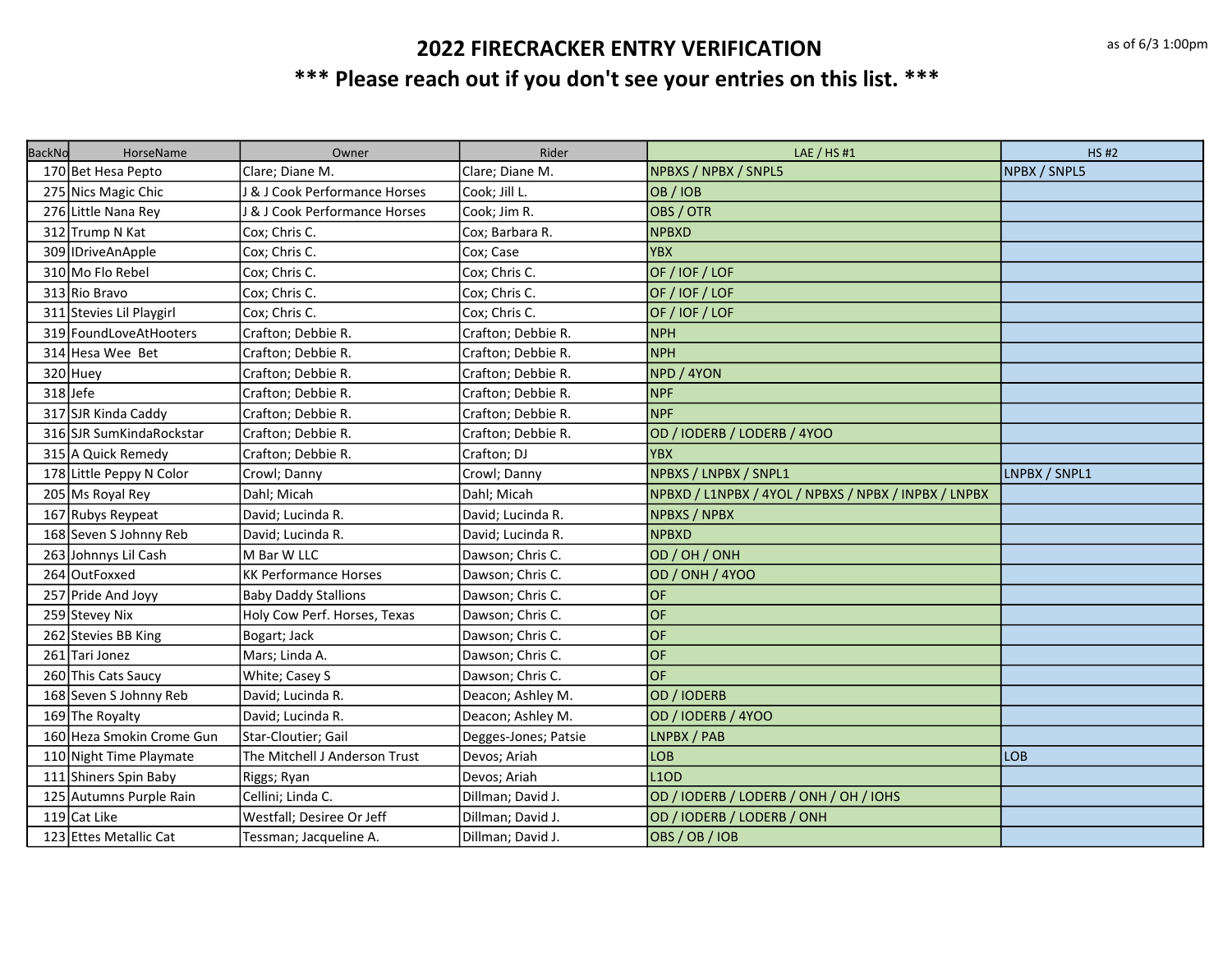| <b>BackNo</b> | HorseName                | Owner                                | Rider                  | LAE / $HS$ #1                            | <b>HS#2</b>          |
|---------------|--------------------------|--------------------------------------|------------------------|------------------------------------------|----------------------|
|               | 182 Hickory Smoked Ham   | <b>Factor Performance Horses LLC</b> | Factor; Brittany       | NPD / INPDER / 4YON                      |                      |
|               | 183 Nickles Playgirl     | <b>Factor Performance Horses LLC</b> | Factor; Brittany       | <b>NPBS / NPTR</b>                       | NPB / INPB / NPTR    |
|               | 181 SJR Diamond Rubies   | <b>Factor Performance Horses LLC</b> | Factor; Brittany       | NPD / INPDER / 4YON                      |                      |
|               | 209 Woo Hoo Sue          | Faris; Jody L.                       | Faris; Breanne N.      | LNPB / YCH                               | LNPB / YCH           |
|               | 208 Wranglers Last Attak | Faris; Jody L.                       | Faris; Peyton M.       | LNPBX / YBX                              | LNPBX / YBX          |
|               | 223 Ruby White And Boon  | Guerrieri; Mitch W.                  | Ferguson; Brad E.      | L <sub>1</sub> OD                        |                      |
|               | 272 HF Tail Dragin Time  | M & J Atamian                        | Flavin; Meghan Kehly   | L <sub>1OF</sub>                         |                      |
|               | 273 Roosters Smokin Gal  | Price; Sydney                        | Flavin; Meghan Kehly   | L <sub>1OF</sub>                         |                      |
|               | 274 Shesa Sweet Cat      | Atamian; Michele K & Jason K         | Flavin; Meghan Kehly   | LOB                                      |                      |
|               | 315 A Quick Remedy       | Crafton; Debbie R.                   | Frampton-Crafton; Lori | <b>NPBX</b>                              |                      |
|               | 194 Nuchex N Diamonds    | Louthan; Karey E.                    | Franz; Riley           | <b>YBX</b>                               |                      |
|               | 204 Heza Smart Allic     | Fye; Tawny                           | Fye; Tawny             | <b>NPBXD</b>                             |                      |
|               | 147 Metallic Maverick    | Gabel; Kimberlee                     | Gabel; Kimberlee       | <b>INPBX / SNPL5</b>                     | <b>INPBX / SNPL5</b> |
|               | 101 Hal On Ice           | Gale; Leslie                         | Gale; Leslie           | NPBXS / NPBX / BD                        |                      |
|               | 239 Cats Tell Secrets    | Gonzalez; Orlando R.                 | Gonzalez; Orlando R.   | <b>NPBXD / SNPLD</b>                     |                      |
|               | 240 Red Kat              | Gonzalez; Orlando R.                 | Gonzalez; Orlando R.   | NPBXS / NPBX / SNPL5 / BD                | NPBX / SNPL5 / BD    |
|               | 180 Catillac Style       | Greco; Ashley                        | Greco; Ashley          | L1NPBXD / LNPBX                          | <b>LNPBX</b>         |
|               | 206 BlasterMaster        | Greenwood; Megan J.                  | Greenwood; Megan J.    | <b>NPBX / INPBX</b>                      | NPBX / INPBX         |
|               | 163 Tonettes Playgun     | Grieve; Robert B                     | Grieve; Robert B       | NPBX / INPBX / SNPL1 / LNPBX             |                      |
|               | 237 White Lightnin       | Grohman; Trenton                     | Grohman; Trenton       | NPD / INPDER / LNPD / 4YON / NPH         |                      |
|               | 223 Ruby White And Boon  | Guerrieri; Mitch W.                  | Guerrieri; Mitch W.    | NPD / INPDER / LNPD                      |                      |
|               | 113 Boonys Yellow Cat    | Stoneback; Douglas                   | Hall; Kirk L.          | OF / IOF / LOF                           |                      |
|               | 115 Kandy Cat            | Powell; Debra                        | Hall; Kirk L.          | OD / IODERB / LODERB                     |                      |
|               | 117 Metallic Colonel     | Husted; Erica                        | Hall; Kirk L.          | ONH                                      |                      |
|               | 116 PR Shiner San De     | Hall; Kirk L.                        | Hall; Kirk L.          | OBS / OTR                                | <b>OTR</b>           |
|               | 112 PR Snazzy Cat        | Hall; Kirk L.                        | Hall; Kirk L.          | ONH                                      |                      |
|               | 114 Seven S Kid Rock     | Husted; James                        | Hall; Kirk L.          | <b>OTR</b>                               | <b>OTR</b>           |
|               | 331 One Time Darlin      | Mars; Linda A.                       | Hamill; L Cole         | OD / IODERB / LODERB / L1OD / ONH / 4YOO |                      |
|               | 177 Roany Red            | Hamilton; Sara                       | Hamilton; Sara         | <b>NPBXS / LNPBX</b>                     | <b>LNPBX</b>         |
|               | 154 Donn Julio           | Young; Ashleigh                      | Hammerness; Luke J.    | OD / IODERB / 4YOO                       | OH / IOH             |
|               | 337 Genuine Boons        | Nichols; Tera Kay Sinesh             | Hammerness; Luke J.    | OF/IOF                                   |                      |
|               | 336 Meteles Pepto        | Hammerness; Luke J.                  | Hammerness; Luke J.    | OF / IOF                                 |                      |
|               | 159 Shootin For The Boon | Mcginley; Brian & Mary               | Hammerness; Luke J.    | OD / IODERB / 4YOO                       | OH / IOH             |
|               | 155 Teles About It       | Runyan; Kristyn E.                   | Hammerness; Luke J.    | OD / IODERB / 4YOO / OH / IOHS           | OH / IOH             |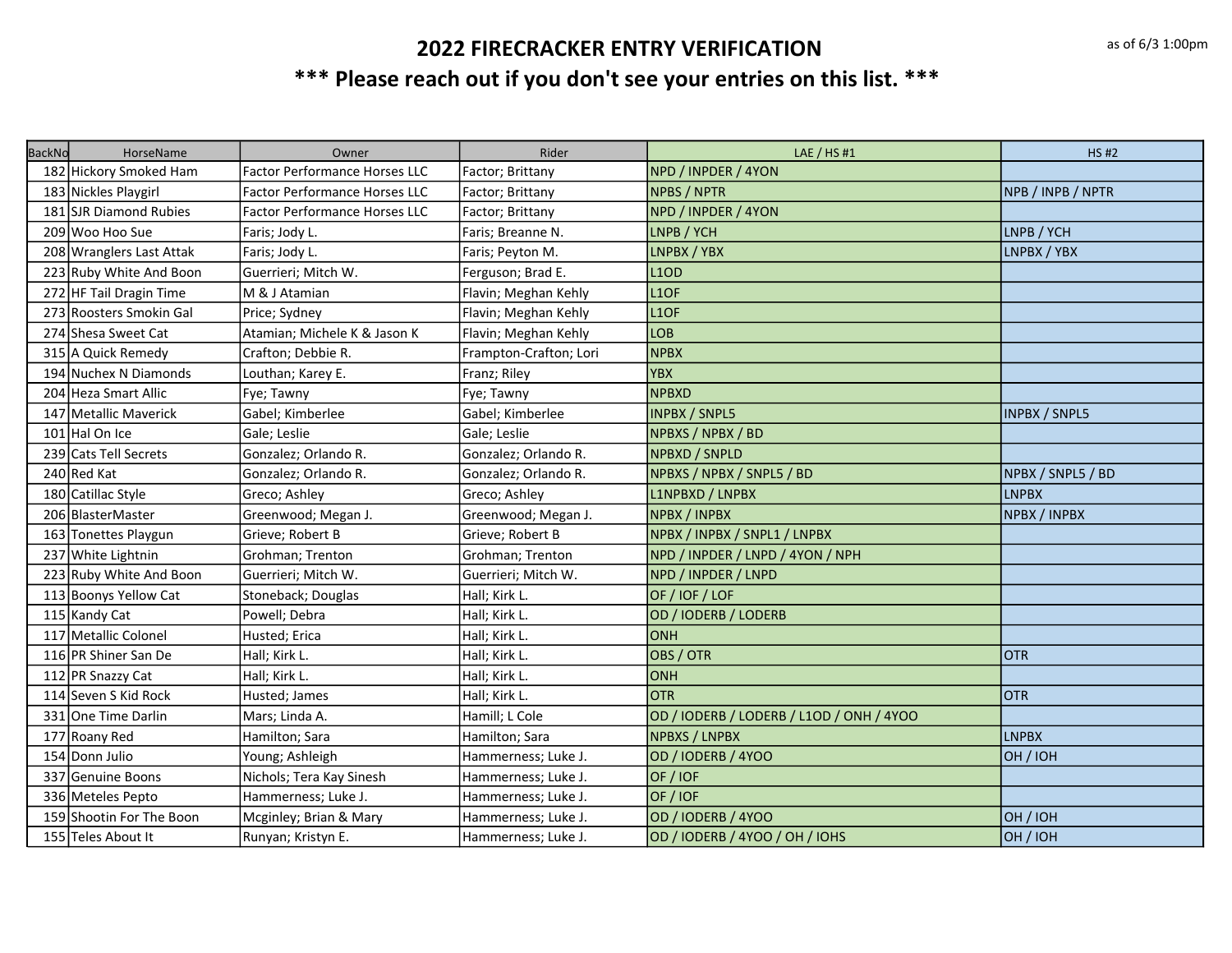| <b>BackNo</b> | HorseName                | Owner                            | Rider                    | LAE / $HS$ #1                          | <b>HS#2</b>  |
|---------------|--------------------------|----------------------------------|--------------------------|----------------------------------------|--------------|
|               | 157 Boonie Tunes         | Poole; Danny K.                  | Hammerness; Nina         | LOB                                    | <b>LOB</b>   |
|               | 156 Michelob Ultra       | Fort Worth Horse & Cattle        | Hammerness; Nina         | LOH                                    | <b>LOH</b>   |
|               | 158 RKR ShakeyOMoneyMaka | Fisher; Kendra J                 | Hammerness; Nina         | LOB                                    | LOB          |
|               | 258 Hickorys Big Check   | Bogart; Jack                     | Heim; Stefan M           | L <sub>1</sub> OF                      |              |
|               | 265 MC Reyn Or Shine     | <b>Hartwood Farms</b>            | Heim; Stefan M           | OBS / LOB                              |              |
|               | 243 Alibamacat           | Henrichs; Robin L.               | Henrichs; Robin L.       | <b>JRF</b>                             |              |
|               | 242 Roosters Rip In Time | Henrichs; Robin L.               | Henrichs; Robin L.       | LNPBS / LNPB                           |              |
|               | 231 Mobile Deposit       | Housler; Wes R                   | Housler; Tristyn         | <b>YBX</b>                             |              |
|               | 236 Dualin With A Cow    | Campbell; Stephanie Katherine    | Housler; Wes R           | OD / IODERB / LODERB / ONH / OH / IOHS |              |
|               | 234 Hashtags Gone Wild   | David Sehl / Lee Elliott         | Housler; Wes R           | OF / IOF / LOF                         |              |
|               | 235 Hesa Silver Cat      | Marshall; Lesley L.              | Housler; Wes R           | OD / IODERB / LODERB / ONH / 4YOO      |              |
|               | 232 Ima Smart Look N Cat | Van Martin; Terry                | Housler; Wes R           | OF / IOF / LOF                         |              |
|               | 233 Metallic My Way      | Housler; Wes R                   | Housler; Wes R           | OSHC / OBS / OB / IOB / NBH            |              |
|               | 162 Sand In My Reysins   | Humphreys; Katlyn                | Humphreys; Katlyn        | NPBXD / NPBX / INPBX                   | NPBX / INPBX |
|               | 166 SDP Jedi Knight      | Hutton; Lauren E. Rampey         | Hutton; Lauren E. Rampey | <b>NPBXD / SNPLD</b>                   |              |
|               | 321 Gotta Get Seduced    | Debock; Lisa                     | James; Conner            | L1OF                                   |              |
|               | 322 Nu Shiney Pepto      | <b>Walking 7T Quarter Horses</b> | James; Conner            | <b>L1OD</b>                            |              |
|               | 244 Celias Good Soldier  | James; Kellee and John           | James; John A.           | <b>LNPBS</b>                           | <b>LNPB</b>  |
|               | 295 Nic It In The Gun    | Jesperson; Cassidy C.            | Jesperson; Cai           | <b>YBX</b>                             | <b>YBX</b>   |
|               | 296 NonePutsBabynDaCornr | Jesperson; Cassidy C.            | Jesperson; Cassidy C.    | NPF / INPF / LNPF                      |              |
|               | 292 This Cat Sparkles    | Jesperson; Cassidy C.            | Jesperson; Cassidy C.    | <b>NPBS</b>                            | <b>INPTR</b> |
|               | 293 Dualin Smoothly      | Jesperson; Cassidy C.            | Jesperson; Colt W.       | <b>YBX</b>                             | <b>YBX</b>   |
|               | 294 Reychal Alexandra    | Jesperson; Cassidy C.            | Jesperson; Colt W.       | <b>YBX</b>                             | <b>YBX</b>   |
|               | 165 Reyzed In Style      | John; Edward                     | John; Edward             | OD / IODERB / LODERB / L1OD / 4YOO     |              |
|               | 205 Ms Royal Rey         | Dahl; Micah                      | Kelly; Matt T.           | <b>ONH / 4YOO</b>                      |              |
|               | 250 Boons Look N Smart   | McCrea; Rosemary                 | Koch; Matt J.            | <b>OF</b>                              |              |
|               | 246 MPH Voodoo Badger    | Mize; David                      | Koch; Matt J.            | OD/OH                                  |              |
|               | 249 Nu One Time Blues    | Sellers; Ryan O                  | Koch; Matt J.            | <b>OF</b>                              |              |
|               | 247 Sargent Stryker      | Simpson; R Jeffrey               | Koch; Matt J.            | OD                                     |              |
|               | 245 Seven S Red Hot      | Ratliff; Brent W.                | Koch; Matt J.            | <b>OF</b>                              |              |
|               | 253 SJR Diamond Luna     | San Juan Ranch                   | Koch; Matt J.            | <b>OF</b>                              |              |
|               | 248 SJR Diamonds Justify | San Juan Ranch                   | Koch; Matt J.            | OD / ONH / OH                          |              |
|               | 252 SJR Stylish N Smooth | San Juan Ranch                   | Koch; Matt J.            | <b>OF</b>                              |              |
|               | 251 Sulena Pepto         | Mars; Linda A.                   | Koch; Matt J.            | <b>OF</b>                              |              |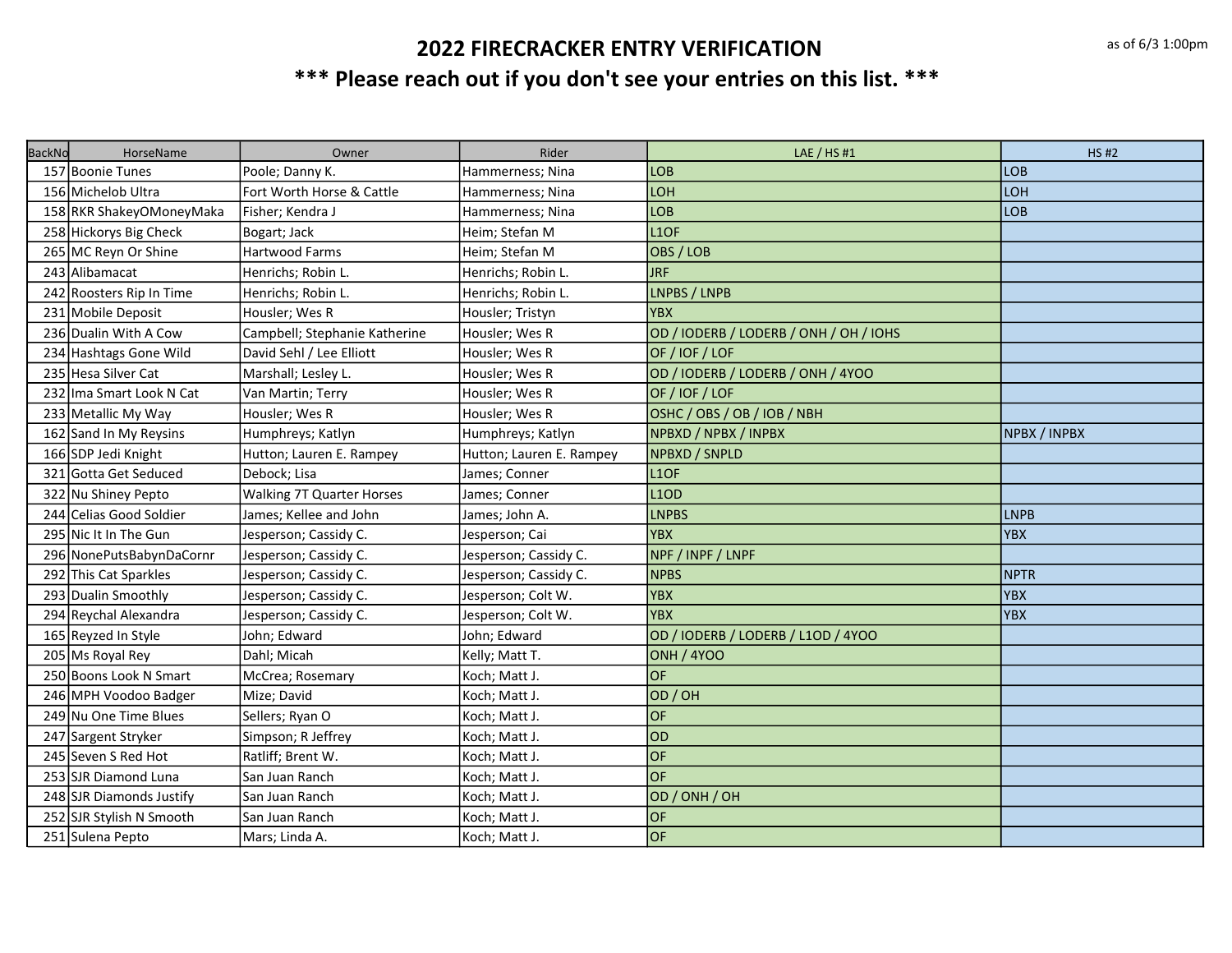| <b>BackNo</b> | HorseName                | Owner                      | Rider                 | LAE $/$ HS #1                     | <b>HS#2</b> |
|---------------|--------------------------|----------------------------|-----------------------|-----------------------------------|-------------|
|               | 108 Ima Metallic Shine   | Sexton; Melissa A          | Kurtz; Andy G.        |                                   | <b>OTR</b>  |
|               | 188 Ms Genuinelysmart    | Kurtz; Andy G.             | Kurtz; Andy G.        | OB / IOB                          | OB / IOB    |
|               | 189 Reysin Royalty       | Cross; Mark & Lori         | Kurtz; Andy G.        | OD / IODERB                       | OH / IOHS   |
|               | 216 Chicas Dun It        | Huck; Jakob N              | Lane; Baliegh         | <b>YBX</b>                        | <b>YBX</b>  |
|               | 215 Tough Lil Kitty      | Hanlon; Brooke             | Lane; Baliegh         | <b>YCH</b>                        | <b>YCH</b>  |
|               | 327 Remenic Gin Zip      | Lankister; Josey V         | Lankister; Josey V    | <b>YCH</b>                        |             |
|               | 326 XTwoD Ester Blanton  | Lankister; Josey V         | Lankister; Josey V    | <b>YCH</b>                        | <b>YCH</b>  |
|               | 325 Shes Wright On Fire  | Lankister Livestock        | Lankister; Wendi L.   | PAB                               |             |
|               | 146 Shiners Bossman      | Larkins; Leslie L.         | Larkins; Leslie L.    | LNPBX / BD                        |             |
|               | 211 Doctor Drey          | Maston; Don M Or Judy F    | Lawrence; Dallie L.   | LOB / YCH                         | LOB / YCH   |
|               | 210 RN Wood Be Royalty   | Lawrence; Justin & Kelcie  | Lawrence; Dallie L.   | <b>YCH</b>                        | <b>YCH</b>  |
|               | 297 Double Yer Bets      | Leach; Lanny               | Leach; Logan L.       | L1OF                              |             |
|               | 161 Experiment626        | Leonard; Brianna           | Leonard; Brianna      | L1NBF                             |             |
|               | 267 Hannas Metallic Rey  | LePlatt; Dustin D.         | LePlatt; Denille J.   | <b>LNPBS</b>                      |             |
|               | 266 Moms Last Bett       | LePlatt; Dustin D.         | LePlatt; Ralsten      | LNPBX / YBX                       | <b>YBX</b>  |
|               | 192 Surely This Time     | Louthan; Karey E.          | Louthan; Karey E.     | NPD / INPDER / 4YON               |             |
|               | 196 Cat Kista Star       | Louthan Cowhorses          | Louthan; Tack         | OF / IOF / LOF                    |             |
|               | 193 My Lucky Shamrock    | Pniak; Gayle               | Louthan; Tack         | OF / IOF / LOF                    |             |
|               | 195 One More Time Johnny | Louthan Cowhorses          | Louthan; Tack         | OF / IOF / LOF                    |             |
|               | 198 Saldarini            | Star-Cloutier; Gail        | Louthan; Tack         | <b>OTR</b>                        |             |
|               | 199 SS Some Hey Please   | Ellis; Christine           | Louthan; Tack         | <b>OBS</b>                        |             |
|               | 192 Surely This Time     | Louthan; Karey E.          | Louthan; Tack         | OD / IODERB / LODERB / ONH / 4YOO |             |
|               | 152 A Sure Cat           | Malson; Clayton & Daneille | Malson; Clayton       | L1NPD                             |             |
|               | 151 Vintage Legacy       | Jesperson; Cassidy C.      | Malson; Dally         | <b>YBX</b>                        |             |
|               | 153   Dont Dance         | Malson; Clayton & Daneille | Malson; Danielle M    | L1NPD                             |             |
|               | 120 Tazed                | Sleipnir Stables Ltd       | Masar; KD             | L <sub>10</sub> D                 |             |
|               | 287 Boondock Playgirl    | Olds-Sanchez; Ashleigh     | Matusio; Matthew W.   | <b>L1OD</b>                       |             |
|               | 289 Chica Cielo          | Swan; Michael D            | Matusio; Matthew W.   | L <sub>1OF</sub>                  |             |
|               | 288 JR Dual Cat          | Gariner; Jesse & Renate    | Matusio; Matthew W.   | L <sub>10</sub> D                 |             |
|               | 290 Once Ina Senorita    | Matusio; Matthew W.        | Matusio; Matthew W.   | L <sub>1OF</sub>                  |             |
|               | 184 SCR King Of The Road | McLaughlin; Jay & Wendy    | McLaughlin; Cutter W. |                                   | <b>OH</b>   |
|               | 185 Mo Outlaw            | <b>Hawk Family Trust</b>   | McLaughlin; Jay       | OF                                |             |
|               | 186 Shiney Blu           | Reid; Shannon              | McLaughlin; Jay       | OF                                |             |
|               | 191 Sparkn               | Melton; Jared              | McLaughlin; Jay       | OF                                |             |
|               | 187 Tee Boone            | Neal III; JT & Sandra      | McLaughlin; Jay       | OD/OH                             |             |
|               | 142 Sista Jackson        | Melton; Jared & Crystal    | Melton; Jared         | NPD / INPDER / LNPD               |             |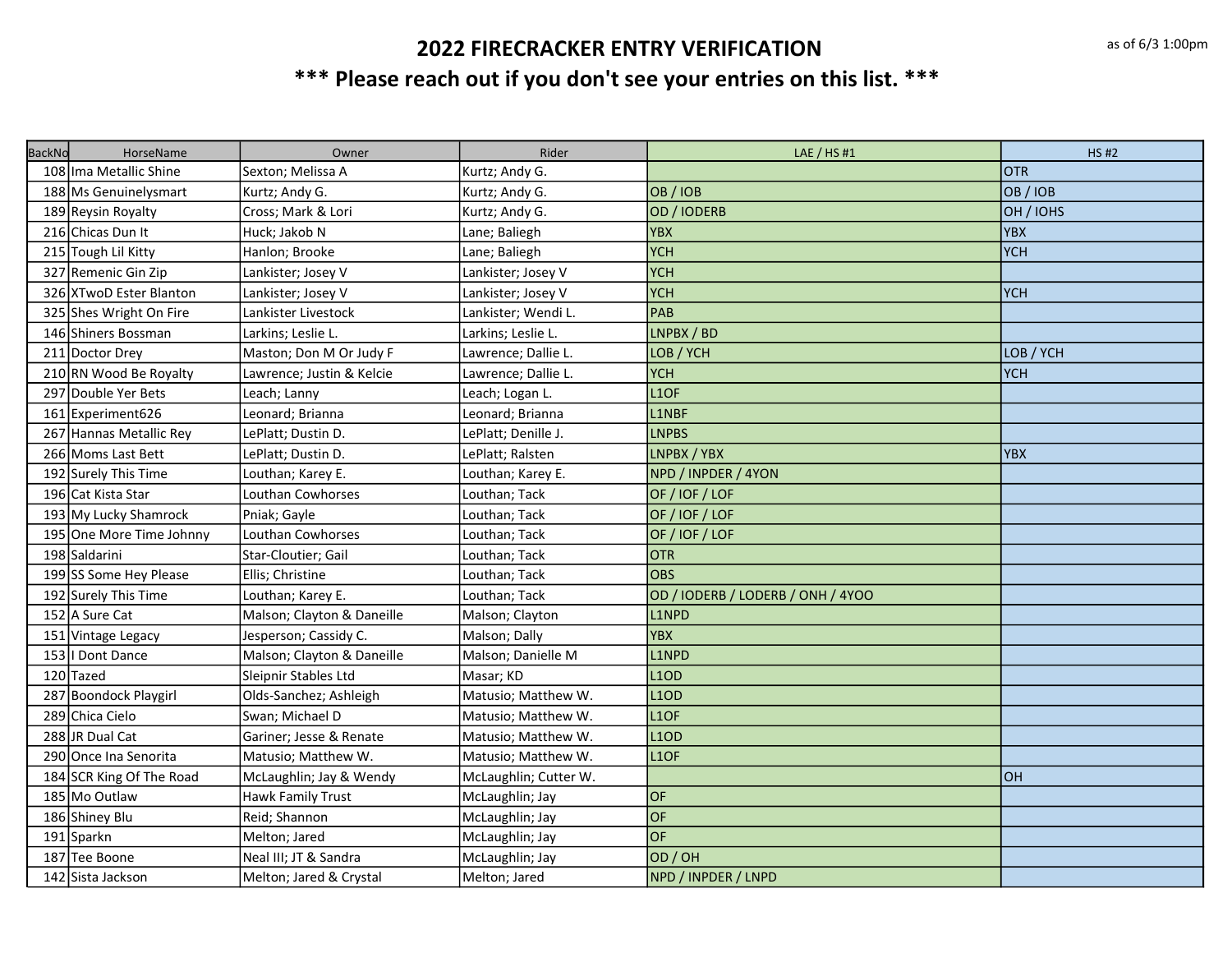| <b>BackNo</b> | HorseName                | Owner                          | Rider                  | LAE / $HS$ #1                        | <b>HS#2</b>                      |
|---------------|--------------------------|--------------------------------|------------------------|--------------------------------------|----------------------------------|
|               | 333 Makin A Seen         | Fox; Dan E.                    | Merrill; Tyler G.      | OD / IODERB / ONH / OH / IOHS        |                                  |
|               | 332 Mia Metallic Queen   | Jones; Ken W.                  | Merrill; Tyler G.      | OD / IODERB / ONH / OH / IOHS        |                                  |
|               | 330 Time To Reyn         | Mars; Linda A.                 | Merrill; Tyler G.      | OF / IOF                             |                                  |
|               | 222 Glamour Royallty     | Miller; Kristy Kay             | Miller; Kristy Kay     | <b>NPBS / NPTR</b>                   |                                  |
|               | 214 TAMU Itsa Nudeelight | Moreno; Morgan V               | Moreno; Morgan V       | JRF                                  | LOB / JRF                        |
|               | 133 Runninouttaboonlight | Noles; Cory R.                 | Noles; Cory R.         | LNPBS / INPB / LNPB                  |                                  |
|               | 298 Sioux Dee Pants      | <b>Starr Peak Ranch Ltd</b>    | Ocken; Hans            | LNPBX / BD                           |                                  |
|               | 299 Juan Quixote         | O'brien; Michael & Sherrie     | Ocken; Jasmine         | <b>LNPBX</b>                         |                                  |
|               | 285 Delights Starla      | Olds-Sanchez; Ashleigh         | Olds-Sanchez; Ashleigh | <b>NPBXS</b>                         |                                  |
|               | 286 Nu Town Cat          | Olds-Sanchez; Ashleigh         | Olds-Sanchez; Ashleigh | OSHC / OBS / OB / IOB                |                                  |
|               | 301 BOXO Opus Magnum     | Box O Quarter Horses           | Ostrander; Jecca R.    | NPD / INPDER / SNPD / NPH            | <b>NPH</b>                       |
|               | 302 BOXO Heavens Sparkle | <b>Box O Quarter Horses</b>    | Ostrander; Stetson     | NPF / INPF / LNPF / L1NPF            |                                  |
|               | 270 Hang On N Handle It  | Patterson; Katelyn             | Patterson; Katelyn     | LNPBS / LNPB                         |                                  |
|               | 271 Highbrows Royal Fury | Patterson; Katelyn             | Patterson; Katelyn     | NPBXD / L1NPBX                       |                                  |
|               | 134 Twice Freckle        | Penn; Hunter S.                | Penn; Hunter S.        | <b>L1OD / LOH</b>                    | <b>LOH</b>                       |
|               | 135 DT Whiskey Shine     | Penn; Tammy Lynne              | Penn; Tammy Lynne      | NPBXS / NPBX / INPBX / SNPL5 / LNPBX | NPBX / INPBX / SNPL5 / LNPBX / I |
|               | 115 Kandy Cat            | Powell; Debra                  | Powell; Debra          | NPBXD / INPBX                        | <b>INPBX</b>                     |
|               | 122 Outta Prowlin        | Preisser; Kelly Ann            | Preisser; Kelly Ann    | LNPBX / SNPL1                        | LNPBX / SNPL1                    |
|               | 307 Shesa Classy Cat     | Rounds; Kimberly               | Rounds; Kimberly       | <b>LNPBS</b>                         |                                  |
|               | 227 A Metallic Valentine | Maston; Donna                  | Schlegel; Matthew M.   | OBS / OTR                            | <b>OTR</b>                       |
|               | 229 Anyware This Cat     | Moffitt; James W               | Schlegel; Matthew M.   | OD / IODERB / LODERB / ONH / 4YOO    |                                  |
|               | 230 Blue Sky Above       | Maston; Donna                  | Schlegel; Matthew M.   | OD / IODERB / LODERB / ONH / 4YOO    |                                  |
|               | 224 Lil Shilow           | Stangeland; Jon                | Schlegel; Matthew M.   | OF / IOF / LOF                       |                                  |
|               | 228 Shesa Jukebox Hero   | Maston; Donna                  | Schlegel; Matthew M.   | OF / IOF / LOF                       |                                  |
|               | 225 Stylish N Rebllious  | Stangeland; Jon                | Schlegel; Matthew M.   | OF / IOF / LOF                       |                                  |
|               | 226 This Smart Cowgirl   | Woroniecki; Jodie & Warren     | Schlegel; Matthew M.   | OSHC / OBS / OTR                     | <b>OTR</b>                       |
|               | 118 Little Lucky Affair  | Seehafer; Daris Jutten & Nicki | Seehafer; Nicki        | NPD / INPDER / LNPD / NPH            |                                  |
|               | 108 Ima Metallic Shine   | Sexton; Melissa A              | Sexton; Niamh A.       | <b>NPBXS</b>                         |                                  |
|               | 254 Hes Pretty Tuff      | Choate; Ben                    | Snyder; John S.        | L1OD / LOH                           |                                  |
|               | 256 Looking For A Mixer  | Snyder; Elizabeth Kennedy      | Snyder; John S.        | L <sub>1OF</sub>                     |                                  |
|               | 255 Precious Lil Stress  | Carnesecca; Bonnie             | Snyder; John S.        | <b>L1OD</b>                          |                                  |
|               | 306 Royal Times 2        | Rounds; Kimberly               | Snyder; John S.        | L <sub>1</sub> OF                    |                                  |
|               | 102 Smokin Rey Dar       | Steele; Diane                  | Steele; Diane          | LNPBS / LNPB / BD                    | <b>BD</b>                        |
|               | 143 Dancin Desires       | Braly; John & Debbie           | Stoltzfus; Jeb P.      | OD / IODERB / LODERB / 4YOO          |                                  |
|               | 126 Doubble Troubble     | T-Heart Ranch LLC              | Stoltzfus; Jeb P.      | OD / IODERB / LODERB                 |                                  |
|               | 144 EC RemisPeppyDunnit  | Braly; Deb L.                  | Stoltzfus; Jeb P.      | OB/IOB                               | OB / IOB                         |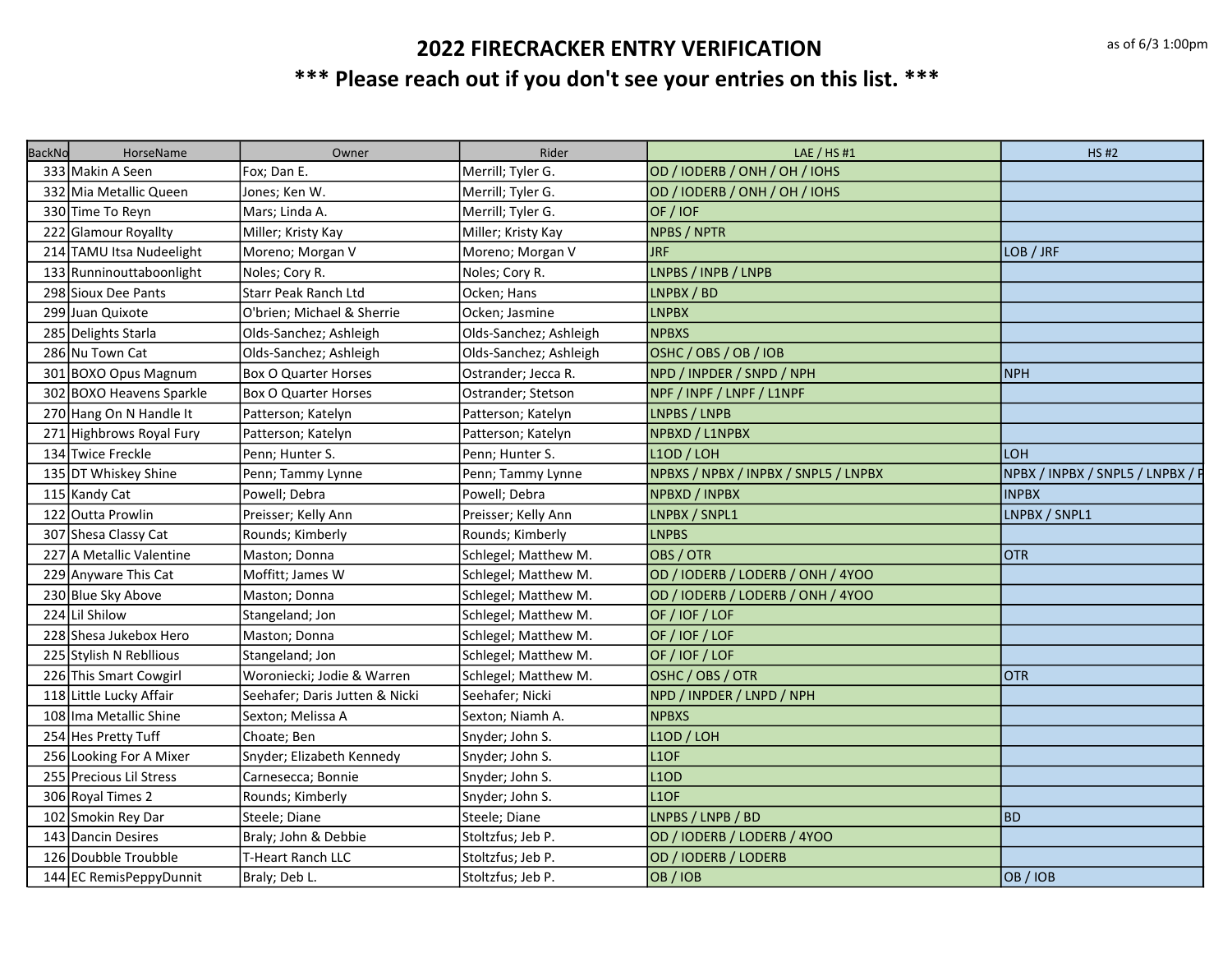| <b>BackNo</b> | HorseName                | Owner                     | Rider                | LAE $/$ HS #1                           | <b>HS#2</b>          |
|---------------|--------------------------|---------------------------|----------------------|-----------------------------------------|----------------------|
|               | 303 Hes Got Classy Sox   | Cook; Jill L.             | Stuart; Laurel E.    | <b>LNPBX</b>                            | <b>LNPBX</b>         |
|               | 220 Steady Step          | Swanson; Cheryl A.        | Swanson; Cheryl A.   | LNPBS / INPB / LNPB / SNPB              | INPB / LNPB / SNPB   |
|               | 221 CR Boon To Be A Tuff | Swanson; Conrad T.        | Swanson; Conrad T.   | NPD / INPDER / LNPD / SNPD / 4YON       |                      |
|               | 217 High Brow Falutin    | Swanson; Conrad T.        | Swanson; Conrad T.   | NPBS / LNPBS / INPB / LNPB / SNPB       |                      |
|               | 218 Metallic Heart       | Swanson; Conrad T.        | Swanson; Conrad T.   | NPBS / LNPBS / INPB / LNPB / SNPB       |                      |
|               | 219 This Ones A Peach    | Swanson; Conrad T.        | Swanson; Conrad T.   | NPD / INPDER / LNPD / SNPD / 4YON / NPH |                      |
|               | 174 Peppermint Loblolly  | Swenson; Jeff             | Swenson; Lyla        | <b>YBX</b>                              | YBX / JRB            |
|               | 164 One Timin Katie      | Taggart; Joe & Elizabeth  | Taggart; Mason       | LNPBX / YBX                             | <b>YBX</b>           |
|               | 131 Hot Chic A Boon      | Tapie; Allyson Dee        | Tapie; Allyson Dee   | <b>NPBS / NPTR</b>                      |                      |
|               | 109 JJ Cat O Lena        | Taylor; Khyman            | Taylor; Khyman       | NPBXS / NPBX / INPBX / LNPBX            | NPBX / INPBX / LNPBX |
|               | 175 Jordy Joe Pep        | Taylor; Valerie           | Taylor; Valerie      | LNPBX / SNPL1                           | LNPBX / SNPL1 / PAB  |
|               | 128 Mr Stylish Cat       | Todd; Tylor R.            | Todd; Taylor A.      | LNPBS / LNPB                            |                      |
|               | 127 Voodoo Whiskey       | Todd; Tylor R.            | Todd; Tylor R.       | NPD / NPH                               |                      |
|               | 150 One Smokin Taz       | Tracy; Michael C.         | Tracy; Michael C.    | NPBX / SNPL5                            | NPBX / SNPL5 / BD    |
|               | 328 A Starlights Magnum  | Trahern; Kyle             | Trahern; Kyle        |                                         | OH / IOH             |
|               | 329 Khrome               | Sneed-Pool Cattle Co Inc  | Trahern; Kyle        | OD / IODERB                             |                      |
|               | 137 This Buds A Nic      | Duleba; Alicia Renee      | Turner; Ava K        |                                         | <b>YBX</b>           |
|               | 141 Bitsy Bay Boon       | Turner; Matt S.           | Turner; Callie       | <b>NPBXD</b>                            |                      |
|               | 139 Hotn Rebellious      | Crowl; Danny              | Turner; Matt S.      | OF / IOF / LOF                          |                      |
|               | 140 Kidd Montana         | Crowl; Danny              | Turner; Matt S.      | OD / IODERB / LODERB / OH / IOHS        | OH / IOH             |
|               | 138 Seven S Our Time     | Talbott; Lucas E.         | Turner; Matt S.      | OF / IOF / LOF                          |                      |
|               | 197 Doin It Ruff N Smart | Rose; Nicole              | Vanover; Lane E.     | PAB                                     |                      |
|               | 100 Would Happen Once    | Veitch; Leta              | Veitch; Jeffry J.    | OBS / OTR                               |                      |
|               | 221 CR Boon To Be A Tuff | Swanson; Conrad T.        | Vogel; Keith P.      | OD / IODERB / 4YOO                      |                      |
|               | 324 NoTimeForGunControl  | Vogel; Blaine             | Vogel; Keith P.      | OD / IODERB / 4YOO / ONH                |                      |
|               | 220 Steady Step          | Swanson; Cheryl A.        | Vogel; Keith P.      | OBS / OB / IOB                          |                      |
|               | 219 This Ones A Peach    | Swanson; Conrad T.        | Vogel; Keith P.      | OD / IODERB / 4YOO / OH / IOHS          |                      |
|               | 212 CR Tuffs Boon        | Kurtz; Peter              | Weber; Madie         | <b>LOB</b>                              | LOB                  |
|               | 171 Wallyroo             | Triple W Acres            | Weimer; Tisha        | NPBXS / LNPBX                           | <b>LNPBX</b>         |
|               | 213 SH Andy Chex         | Weisbach; Stacy A.        | Weisbach; Stacy A.   | <b>INPBX</b>                            | <b>INPBX</b>         |
|               | 334 A Spoonful Of Jonez  | Westfall; Desiree Or Jeff | Westfall; Desiree D. | NPBXS / NPBX / SNPL5                    | NPBX / SNPL5         |
|               | 338 LowerThaBoom         | Westfall; Desiree Or Jeff | Westfall; Nicole M.  | <b>NPD</b>                              |                      |
|               | 339 Time To Honkytonk    | Westfall; Desiree Or Jeff | Westfall; Nicole M.  | NPBS / NPTR                             | NPB / NPTR           |
|               | 179 Wright On Hickory    | Wheatley; Bonnie & Scot   | Wheatley; Bonnie     | NPSHC / LNPBS / LNPB                    | LNPB                 |